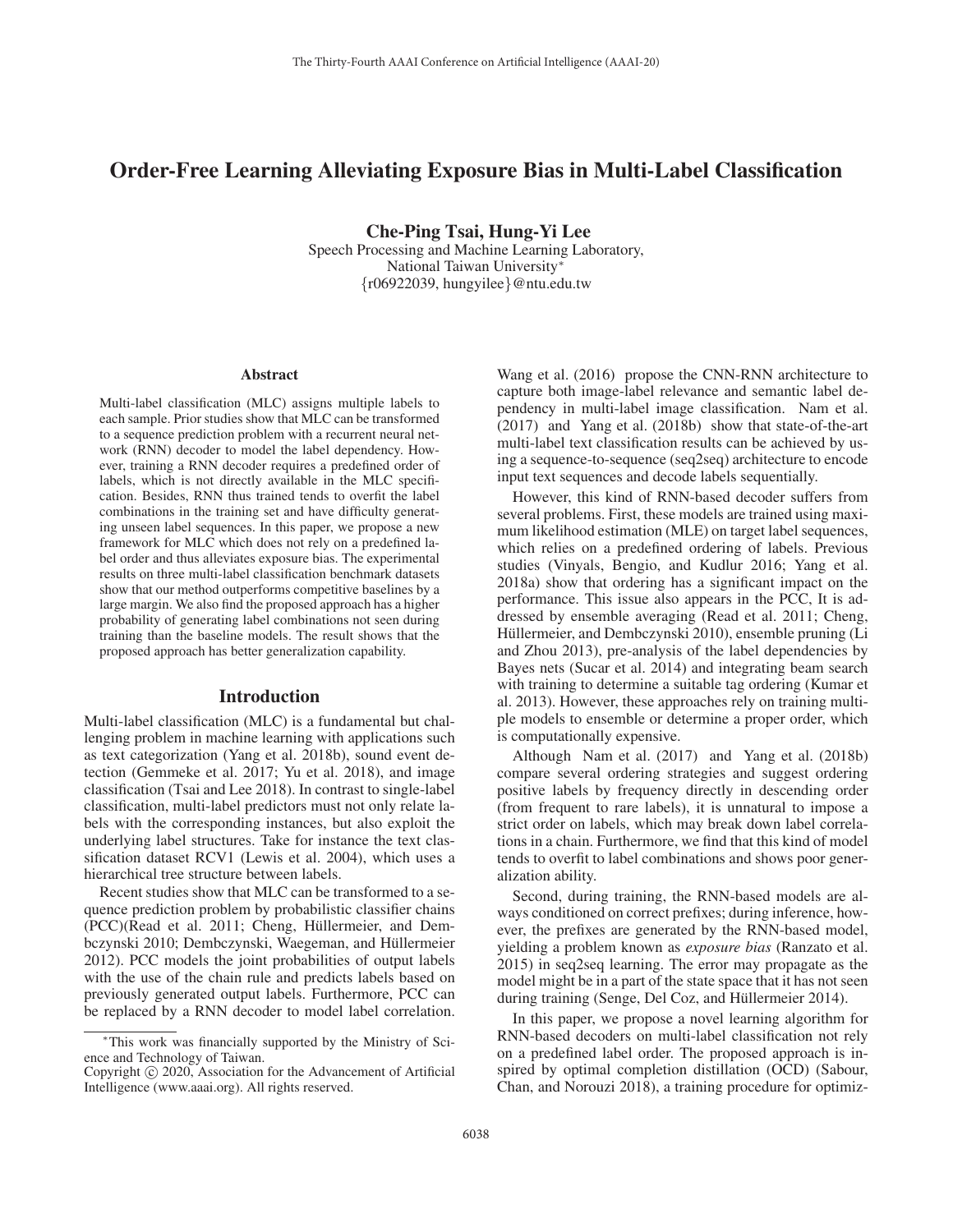ing seq2seq models. In this algorithm, we feed the RNN decoder generated tokens by sampling from the current model. Hence, the model may encounter different label orders and wrong prefixes during training, so the model explores more, and exposure bias is alleviated.

Another common and straightforward way to avoid the need for ordered labels in MLC is binary relevance (BR) (Tsoumakas and Katakis 2007), which decomposes MLC into multiple independent single-label binary classification problems. However, this yields a model that cannot take advantage of label co-occurrences. In this paper, we further propose helping the model to learn better by use of an auxiliary binary relevance (BR) decoder jointly trained with the RNN decoder within a multitask learning (MTL) framework.

In addition, at the inference stage, the predictions of the BR decoder can be jointly combined in the RNN decoder to improve performance further. We propose two methods to combine their probabilities. Extensive experiments show that the proposed model outperforms competitive baselines by a large margin on three multi-label classification benchmark datasets, including two text classification and one sound event classification datasets.

The contributions of this paper are as follows:

- We propose a novel training algorithm for multi-label classification which predicts labels autoregressively but does not require a predefined label order for training.
- We compare our methods with competitive baseline models on three multi-label classification datasets and demonstrate the effectiveness of the proposed models.
- We systematically analyze the problem of exposure bias and the effectiveness of scheduled sampling (Bengio et al. 2015) in multi-label classification.

# Related work

### RNN-based multi-label classification

To free the RNN-based MLC classifier from a predefined label order, Chen et al. (2017) proposes the order-free RNN to dynamically decide a target label at each time during training by choosing the label in the target label set with the highest predicted probability; hence, the model learns a label order by itself. Although the order can be modified during training, this approach still needs an initialized label order to start the training process. We find order-free RNN shows poor generalization ability to unseen label combinations in the experiments. Also, as the model is always supplied with the correct labels, it suffers from exposure bias.

To handle both exposure bias and label order, other studies apply a reinforcement learning (RL) algorithm to MLC. He et al. (2018) apply an off-policy Q learning algorithm to multi-label image classification. Yang et al. (2018a) uses two decoders to solve multi-label text classification, one of which is trained with MLE and the other is trained with a self-critical policy gradient training algorithm. However, Q learning and policy gradients cannot easily incorporate ground truth sequence information, except via the reward function, as the model is rewarded only at the end of each



Figure 1: Overview of proposed model. The model is composed of three components: encoder  $\mathcal{E}$ , RNN decoder  $\mathcal{D}_{rnn}$ , and binary relevance decoder  $\mathcal{D}_{br}$ .  $\tilde{\mathbf{y}} = {\tilde{y}_1, \tilde{y}_2, ..., \tilde{y}_T}$  represents the sampled sequence from  $\mathcal{D}_{rnn}$ , while  $\hat{y}$  is a vector representing the predicted probabilities of labels by  $\mathcal{D}_{br}$ .

episode. Indeed, He et al. (2018) does not work without pretraining on the target dataset. By contrast, we use optimal completion distillation (OCD) (Sabour, Chan, and Norouzi 2018) for MLC, which optimizes token-level log-loss, where the training is stabilized and requires neither initialization nor joint optimization with MLE.

### Optimal Completion Distillation (OCD)

Our work is inspired by OCD (Sabour, Chan, and Norouzi 2018), which was first used in the context of end-to-end speech recognition in which it achieved state-of-the-art performance. In contrast to MLE, OCD algorithms encourage the model to extend all possible tokens that lead to the optimal edit distance by assigning equal probabilities to the target policy that the model learns from. We use OCD to train the RNN decoder in MLC. The OCD training details for MLC are in section *Learning for RNN decoder*  $\mathcal{D}_{rnn}$ . In contrast to the original OCD (Sabour, Chan, and Norouzi 2018) which optimizes the edit distance, in the proposed approach we optimize the numbers of missing and false alarm labels.

## Model architecture

An overview of the proposed model is shown in Fig. 1. The model is composed of three components: encoder  $\mathcal{E}$ , RNN decoder  $\mathcal{D}_{rnn}$ , and binary relevance decoder  $\mathcal{D}_{br}$ . Here, multi-label text classification is considered an instance of MLC. For other types of MLC other than text classification (e.g. sound event classification), the architecture of the encoder can be changed.

## Encoder  $\mathcal E$

We employ a bidirectional LSTM as an encoder  $\mathcal{E}$ . The encoder reads the input text sequence  $x = x_1, x_2, ..., x_m$  of m words in both forward and backward directions and computes the hidden states  $h_1^e, h_2^e, ... h_m^e$  for each word.

$$
h_1^e, h_2^e, ... h_m^e = \text{BiLSTM}(x_1, x_2, ..., x_m)
$$
 (1)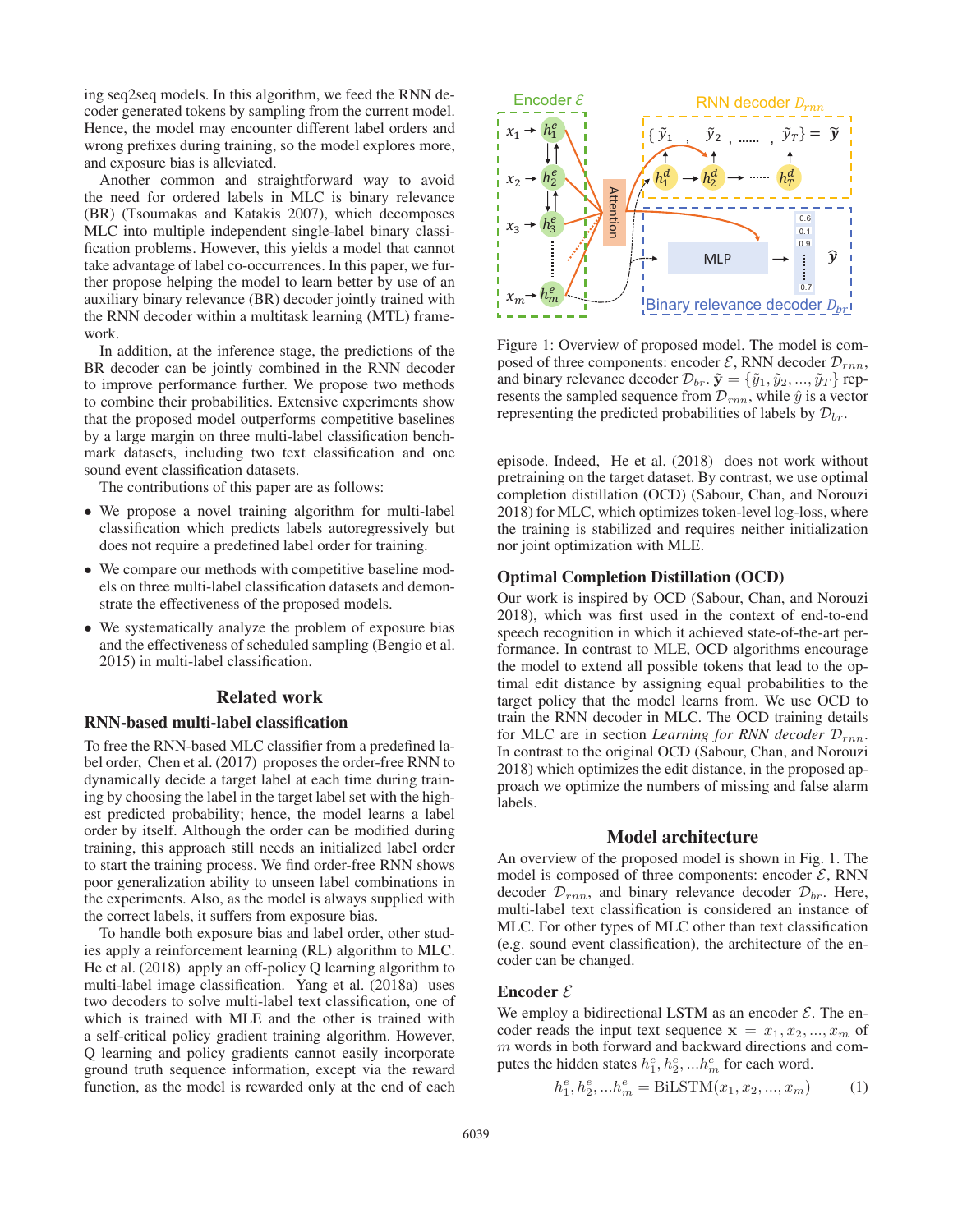# RNN decoder  $\mathcal{D}_{rnn}$

The RNN decoder seeks to predict labels sequentially. It is potentially more powerful than the binary relevance decoder because each prediction is determined based on the previous prediction: thus it implicitly learns label dependencies. We implement it using LSTMs with an attention mechanism. Hence, the encoder and RNN decoder form a seq2seq model. In particular, we set the initial hidden state of the decoder  $h_0^d = h_m^e$  and calculate the hidden state  $h_t^d$  and output  $o_t$  at time t as time t as

$$
h_t^d, o_t = \text{LSTM}(h_{t-1}^d, \tilde{y}_{t-1})
$$
\n(2)

where  $\tilde{y}_{t-1}$  is the predicting label at previous timestep.  $\tilde{y}_t$  is estimated with  $p_{\text{max}}(\tilde{y}_t | \tilde{\mathbf{y}} \leq t, \mathbf{x})$  by the following equations: estimated with  $p_{rnn}(\tilde{y}_t|\tilde{\mathbf{y}}_{< t}, \mathbf{x})$  by the following equations:

$$
p_{rnn}(\tilde{y}_t|\tilde{\mathbf{y}}_{< t}, \mathbf{x}) = \text{softmax}(o_t) \tag{3}
$$

$$
\tilde{y}_t \sim \text{softmax}(o_t + M_t),\tag{4}
$$

During sampling, we add a mask vector  $M_t \in \mathcal{R}^L$  (Yang et al. 2018b) to prevent the model from predicting repeated et al. 2018b) to prevent the model from predicting repeated labels, where  $L$  is the number of labels in the dataset:

$$
(M_t)_j = \begin{cases}\n-\infty & \text{if the } j\text{-th label has been predicted} \\
0 & \text{otherwise.} \n\end{cases}
$$
\n(5)

## Binary relevance decoder  $\mathcal{D}_{br}$

The binary relevance (BR) decoder  $\mathcal{D}_{br}$  here is an auxiliary decoder to train the encoder within the multitask learning (MTL) framework. The BR decoder predicts each label separately as a binary classifier for each label, helping the model to learn better. Another advantage of using the BR decoder is that we can consider the predictions of both the RNN and BR decoders to further improve performance.

In particular, we feed the final hidden state of encoder  $h_m^e$ <br>a DNN with a final prediction layer of size L with sigto a DNN with a final prediction layer of size  $L$  with sigmoid activation functions to predict the probabilities of each label. To take into account vanishing gradients for long input sequences, we add another attention module. In particular, we calculated the context vector  $c^{br}$  in the attention mechanism with the output of fully-connected layers  $MLP(h_m^e)$ <br>and then compute probabilities  $n_w(\tilde{u}|\mathbf{x})$  as and then compute probabilities  $p_{br}(\tilde{y}|\mathbf{x})$  as

$$
p_{br}(\hat{y}|\mathbf{x}) = \text{sigmoid}(W_{br}[\text{MLP}(h_m^e); c^{br}]),\tag{6}
$$

where  $W_{br}$  is the matrix of weight parameters and  $[MLP(b^e) \cdot c^{br}]$  indicates the concatenation of  $MLP(b^e)$ [MLP( $h_m^e$ );  $c^{br}$ ] indicates the concatenation of MLP( $h_m^e$ ) and  $c^{br}$ .

# Order-Free Training

In this section, we derive the training objective for the RNN decoder , the BR decoder , and the multitask learning objective.

## Learning for RNN decoder  $\mathcal{D}_{rnn}$

RNN decoder learning as RL To reduce exposure bias and free the model from relying on a predefined label order, we never train on ground truth target sequences. Instead, we approach the MLC problem from an RL perspective. The

model here plays the role of an *agent* whose action  $a_t$  is the current generated label at time  $t$  and whose *state*  $s_t$  is the output labels  $\tilde{\mathbf{y}}_{< t}$  before time t. The policy  $\pi(s)$  is a probability distribution over actions a given states s. Once the process is ended with an *end-of-sentence* token, the agent is given a *reward* R.

In our approach, reward  $R$  is defined as

$$
R(\mathbf{y}^*, \tilde{\mathbf{y}}) = -|\{\mathbf{y}^*\} \setminus {\{\tilde{\mathbf{y}}\}}| - |\{\tilde{\mathbf{y}}\} \setminus {\{\mathbf{y}^*\}}|, \qquad (7)
$$

where  $y^*$  and  $\tilde{y}$  are the ground truth labels and the sequence of labels generated by the RNN decoder, and  $B \setminus A$  is the relative complement of set A in set B.

The first and second term of reward  $R(\mathbf{y}^*, \tilde{\mathbf{y}})$  are the number of labels that were not predicted and the number of misclassified labels, respectively.

Optimal completion distillation However, typical RL algorithms, such as Q learning and policy gradients, cannot easily incorporate ground truth sequence information except via the reward function. Here we introduce optimal Qvalues, which evaluates each action  $a_t$  at each time t.

Optimal Q-values  $Q^*(s, a)$  represents the maximum total reward the agent can acquire after taking action  $a$  at state s via subsequently conducting the optimal action sequence. Optimal Q-values at time  $t$  can be expressed as

$$
Q^*(\tilde{\mathbf{y}}_{< t}, a) = \max_{\mathbf{y}_{opt} \in \mathcal{Y}} R(\mathbf{y}^*, [\tilde{\mathbf{y}}_{< t}, a, \mathbf{y}_{opt}]). \tag{8}
$$

where  $[\tilde{\mathbf{y}}_{\leq t}, a, \mathbf{y}_{opt}]$  is a complete sequence, which is the concatenation of token sequence generated before time  $t$ , action at time t and optimal subsequent action sequence  $\mathbf{y}_{opt}$ .

Optimal policy at time  $t$  can be calculated by taking a softmax over optimal Q-values of all the possible actions. Formally,

$$
\pi^*(a|\tilde{\mathbf{y}}_{(9)
$$

where  $\tau \geq 0$  is a temperature parameter. If  $\tau$  is close to 0,  $\pi^*$  is a hard target Table 1 shows an example illustrating the  $\pi^*$  is a hard target. Table 1 shows an example illustrating the optimal policy in OCD training procedure.

Given a dataset  $\{x, y^*\}$ , we first draw generated sequences from the RNN decoder  $\tilde{\mathbf{y}} \sim p_{rnn}(\cdot|\mathbf{x})$  by sampling. The loss function  $\mathcal{L}_{OCD}$  can be obtained via calculating KL divergence between the optimal policy and the model's generated distribution over labels at every time step  $t$ ,

$$
\mathcal{L}_{OCD} = \mathbb{E}_{(\mathbf{x}, \mathbf{y}^*) \sim data} \mathbb{E}_{\tilde{\mathbf{y}} \sim p_{rnn}(\cdot|\mathbf{x})}[\n\sum_{t=1}^{|\tilde{\mathbf{y}}|} \text{KL}(\pi^*(\cdot|\tilde{\mathbf{y}}_{\n(10)
$$

The above equation means we "distill" knowledge from optimal policies obtained by completing with optimal action sequences to RNN decoder  $p_{rnn}$ , so RNN decoder can have similar behaviour as optimal policy  $\pi^*$ .

In contrast to MLE, OCD encourages the model to extend all the possible targets resulting in the same evaluation metric score. Therefore, the OCD objective focuses on all labels that were not predicted and assigns them equal probabilities.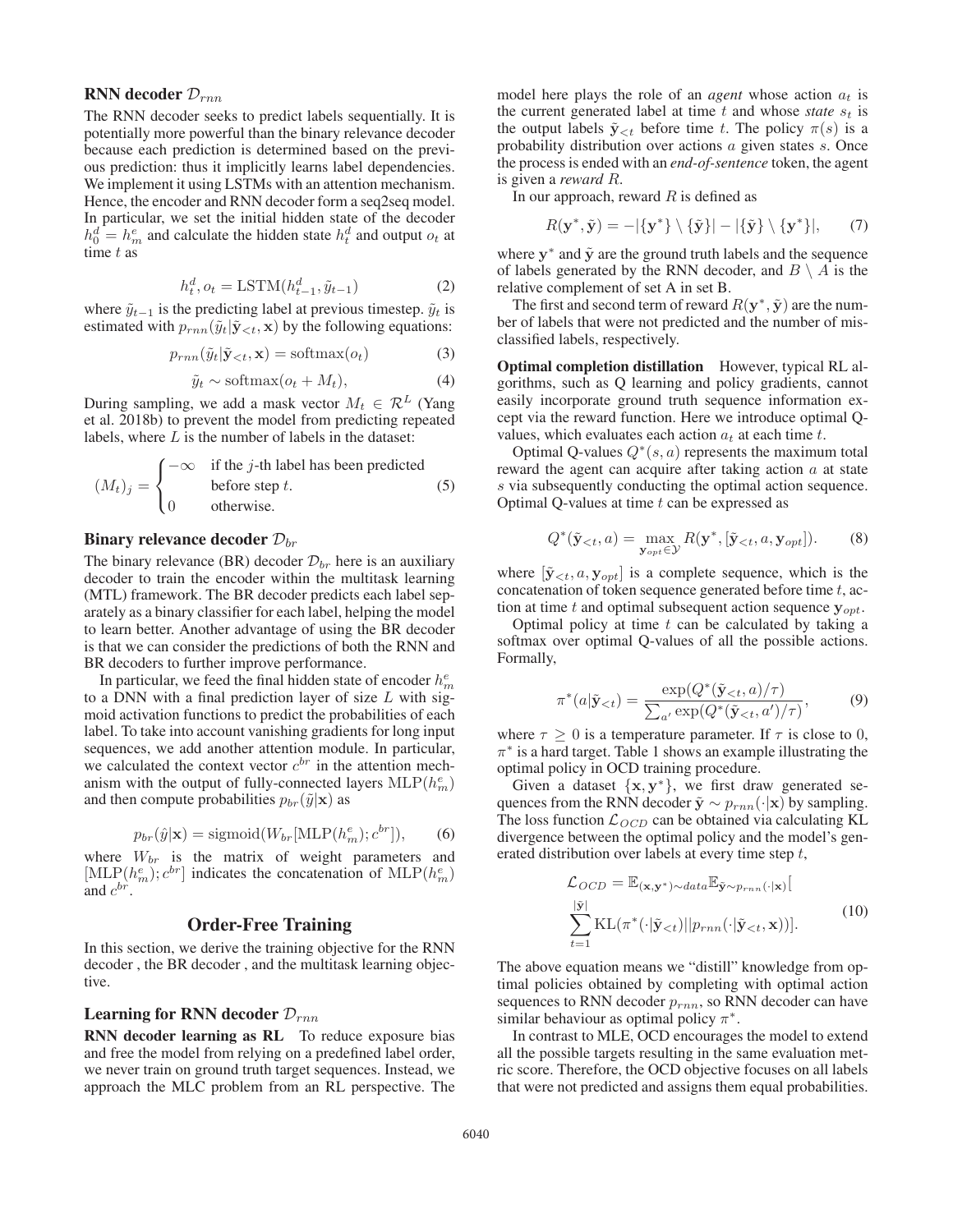Once all the target labels are successfully generated, the objective guides the model to produce the end-of-sentence token with probability 1.

Since the OCD targets depend only on the tokens generated previously, we do not need a human-defined label order to train the RNN decoder. The label order is instead automatically determined at each time step. In addition, we always train on sequences generated from the current model, thus alleviating exposure bias.

Note that we can substitute the reward function (Eq. 7) with other example-based test metrics such as the examplebased F1 score, but these lead to the same OCD targets as the rewards of all the target labels are the same.

| Time | <b>OCD</b>  | Optimal policy                                        | Prediction |
|------|-------------|-------------------------------------------------------|------------|
|      | targets     | $\pi^*$ $(\tau \to 0)$                                | $y_t$      |
|      | A, B, D     | $\left[\frac{1}{3},\frac{1}{3},0,\frac{1}{3},\right]$ | в          |
|      | A, D        |                                                       | C          |
| 2    | A, D        |                                                       |            |
|      | I)          | [0, 0, 0, 1, 0]                                       | Ð          |
|      | $<$ eos $>$ | 0, 0, 0, 0, 1                                         | $<\cos>$   |
|      |             |                                                       |            |

Table 1: A training example of optimal completion distillation, where there are 4 kinds of labels (A, B, C, D) and an end-of-sentence token ( $\langle e\cos \rangle$ ). Labels A, B, and D are the targets of this instance and the vectors of  $\pi^*$  represent probabilities for labels A, B, C, D and  $\langle e \cos \rangle$ , respectively. We set  $\tau \to 0$  here, so the optimal policy only encourages labels with the highest optimal Q values. For example, at time 1, since the model has predicted correct token B at time 0, there are two optimal extended tokens  ${A, D}$ , which result in a total reward of 0 (Eq. 7) when combined with proper suffixes. Then we sample from the current policy and predict the incorrect token C, which leads to a decreased optimal possible reward of  $-1$  (Eq. 7) at time 2.

# Learning for binary relevance decoder  $\mathcal{D}_{br}$

For the binary relevance decoder, given the ground truth  $\mathbf{y}_{vec}^* = [y_{vec,1}^*, y_{vec,2}^*, \dots, y_{vec,L}^*]^T \in \{0,1\}^L$  in binary for-<br>mat, we use binary cross-entropy loss as the objective:

$$
\mathcal{L}_{logistic} = \mathbb{E}_{(\mathbf{x}, \mathbf{y}_{vec}^*) \sim data} \left[ \sum_{i=1}^L y_{vec,i}^* \log \hat{y}_i + (1 - y_{vec,i}^*) \log (1 - \hat{y}_i) \right],
$$
\n(11)

where  $\hat{\mathbf{y}} = [\hat{y}_1, \hat{y}_2, ..., \hat{y}_L]^T$ , which is a vector of length L<br>representing the predicted probability of each label representing the predicted probability of each label.

### Multitask Learning (MTL)

The objective of MTL is

$$
\mathcal{L}_{MTL} = \mathcal{L}_{OCD} + \lambda \mathcal{L}_{logistic},\tag{12}
$$

where  $\lambda$  is a weight.

# Decoder Integration

In this section, we seek to utilize both the RNN and BR decoders to find the optimal hypothesis  $\mathcal{H} = \{l_1, l_2, ..., l_T\},\$ which consists of  $T - 1$  predicted labels  $\{l_1, l_2, ..., l_{T-1}\},$ where  $l_T$  is the end-of-sentence token indicating that the decoding process of the RNN decoder has ended.

For the BR decoder, the outputs after a sigmoid activation  $p_{br}(y_l = 1|\mathbf{x}) = \hat{y}_l$  are designed to estimate the posterior probabilities of each label l. Therefore, the theoretically optimal threshold for converting the probability to a binary value should be 0.5, which is equivalent to finding the optimal hypothesis  $H$  that maximizes the Eq. 13 below, which is the product of the probabilities of all the labels.

$$
P_{br}(\mathcal{H}) = \prod_{l \in \mathcal{H}} p_{br}(y_l = 1 | \mathbf{x}) \times \prod_{l \notin \mathcal{H}} p_{br}(y_l = 0 | \mathbf{x}) \quad (13)
$$

For the RNN decoder, a typical inference step is performed with a beam search to solve Eq. 14 (Yang et al. 2018b; Chen et al. 2017). Given input x, the probability of the predicted hypothesis path  $H$  is

$$
P_{path}(\mathcal{H}) = \prod_{i=1}^{i=T} p_{rnn}(l_i|\mathbf{x}, l_1, \dots l_{i-1}).
$$
 (14)

To combine the predictions of the RNN and BR decoders, we simply take the product of Eq. 13 and Eq. 14 to yield the final objective function Eq. 15:

$$
\hat{\mathcal{H}} = \arg\max_{\mathcal{H}} \{ P_{path}(\mathcal{H}) \times P_{br}(\mathcal{H}) \}.
$$
 (15)

Nonetheless, the equation is not easy to solve because the RNN decoder outputs the probability of selecting a particular label at each time step while the BR decoder produces the unconditional probabilities of all the labels at once. To incorporate the BR probabilities of labels in the score, we provide two different decoding strategies to find the best hypothesis  $H$ .

#### Logistic Rescoring

In this method, we first obtain a set of complete hypotheses using beam search only with the RNN decoder, and rescore each hypothesis  $H$  using the probabilities produced by the BR decoder with Eq. 13. Finally, we select as the final prediction the hypothesis H with the highest  $P_{br}(\mathcal{H}_{best})$ .

### Logistic Joint Decoding

This method is one-pass decoding. We conduct a beam search according to the following equation (see the derivation in Appendix).

$$
P_{joint}(\mathcal{H}) = \prod_{i=1}^{i=T} p_{rnn}(l_i|\mathbf{x}, l_1, ... l_{i-1}) \frac{p_{br}(y_{l_i} = 1|\mathbf{x})}{p_{br}(y_{l_i} = 0|\mathbf{x})}
$$
(16)

Note that we manually set the probability of the end-ofsentence token  $l_T$  for binary relevance  $p_{br}(y_{l_T} = 0|\mathbf{x}) =$  $p_{br}(y_{1T} = 1|\mathbf{x}) = 0.5$ , since it does not exist in the outputs of the BR decoder.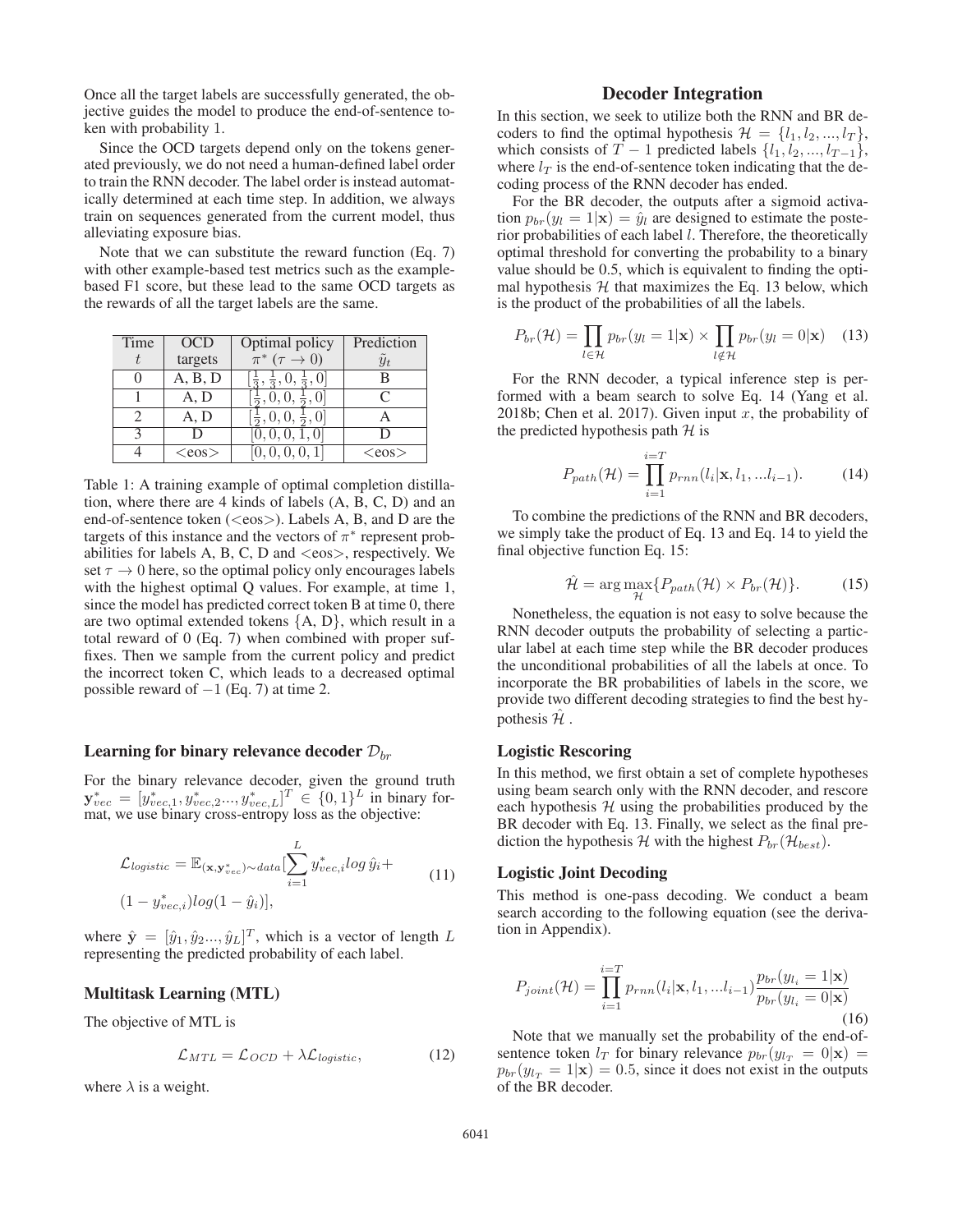| Models                                         |                                     | maF1  | m <sub>i</sub> F1 | ebF1  | <b>ACC</b> | <b>HA</b> | Average |
|------------------------------------------------|-------------------------------------|-------|-------------------|-------|------------|-----------|---------|
| $(a)$ Seq2set $(simp.)$<br>(Yang et al. 2018a) |                                     |       | 0.705             |       |            | 0.9753    |         |
| $(b)$ Seq2set<br>(Yang et al. 2018a)           |                                     |       | 0.698             |       |            | 0.9751    |         |
|                                                | $(c)$ SGM+GE<br>(Yang et al. 2018b) |       | 0.710             |       |            | 0.9755    |         |
|                                                |                                     |       | <b>Baselines</b>  |       |            |           |         |
| (d) BR                                         |                                     | 0.523 | 0.694             | 0.695 | 0.368      | 0.9741    | 0.651   |
|                                                | $(e) BR++$                          |       | 0.700             | 0.703 | 0.390      | 0.9750    | 0.658   |
|                                                | $(f)$ Seq2seq                       |       | 0.695             | 0.707 | 0.421      | 0.9743    | 0.662   |
|                                                | $(g)$ Seq2seq + SS                  | 0.541 | 0.703             | 0.713 | 0.406      | 0.9742    | 0.667   |
|                                                | (h) Order-free RNN                  | 0.539 | 0.696             | 0.708 | 0.413      | 0.9742    | 0.666   |
|                                                | $(i)$ Order-free RNN + SS           | 0.548 | 0.699             | 0.709 | 0.416      | 0.9743    | 0.669   |
|                                                |                                     |       | Proposed methods  |       |            |           |         |
| $(i)$ OCD                                      |                                     | 0.541 | 0.707             | 0.723 | 0.403      | 0.9740    | 0.670   |
| $(k)$ RNN dec.                                 |                                     | 0.578 | 0.711             | 0.727 | 0.391      | 0.9742    | 0.676   |
| <b>OCD</b><br>$^{+}$                           | $(1)$ BR dec.                       | 0.562 | 0.711             | 0.718 | 0.382      | 0.9760    | 0.670   |
| MTL                                            | (m) Logistic rescore                | 0.585 | 0.720             | 0.736 | 0.395      | 0.9749    | 0.682   |
|                                                | $(n)$ Logistic joint dec.           | 0.580 | 0.719             | 0.731 | 0.399      | 0.9753    | 0.681   |

Table 2: Performance on AAPD

# Experimental Setup

We validate our proposed model on two multi-label text classification datasets, which are AAPD (Yang et al. 2018b) and Reuters-21758, and a sound event classification dataset, which is Audio set (Gemmeke et al. 2017) proposed by Google. They span a wide variety in terms of the number of samples, the number of labels, and the number of words per sample. Due to space limit, we put an extra experiment in text classification on RCV1-V2 (Lewis et al. 2004), data statistics, experimental settings and the descriptions of five evaluation metrics in Appendix.

# Evaluation Metrics

Multi-label classification can be evaluated with multiple metrics, which capture different aspects of the problem. We follow Nam et al. (2017) in using five different metrics: subset accuracy (ACC), Hamming accuracy (HA), examplebased F1 (ebF1), macro-averaged F1 (maF1), and microaveraged F1 (miF1).

# Baselines

We compare our methods with the following baselines. For a fair comparison, the architecture of all the encoders are the same except for BR++: the RNN decoders for Seq2seq, Order-free RNN, and the proposed approaches are the same.

- Binary Relevance (BR) is the model trained with logistic loss (Eq. 11), and consists of an encoder and a BR decoder.
- Binary Relevance++ (BR++) is a model with a larger encoder but with the same training algorithm as BR. Because the MTL model has more parameters than BR, for fair comparison, we increase the number of layers in the encoder RNN so that the number of parameters is approximately equal to the MTL model.<sup>1</sup>
- Seq2seq (Nam et al. 2017) is composed of an RNN encoder and an RNN decoder with an attention mechanism.



Figure 2: Performance of BR, OCD and MTL models on AAPD validation set with different decoding strategies during training. The x-axis denotes the number of updates; we use different scales on the y-axis for each measure.

| Models                             |                       | maF1  | $m$ i $F1$       | ebF1  | ACC   | HA     | Average |
|------------------------------------|-----------------------|-------|------------------|-------|-------|--------|---------|
| <b>SVM</b><br>(Debole et al. 2005) |                       | 0.468 | 0.787            |       |       |        |         |
| EncDec<br>(Nam et al. 2017)        |                       | 0.457 | 0.855            | 0.891 | 0.828 | 0.996  | 0.805   |
|                                    |                       |       | <b>Baselines</b> |       |       |        |         |
|                                    | <b>BR</b>             | 0.442 | 0.861            | 0.878 | 0.817 | 0.9964 | 0.799   |
|                                    | $BR++$                | 0.407 | 0.852            | 0.861 | 0.812 | 0.9962 | 0.786   |
|                                    | Seq2seq               | 0.465 | 0.862            | 0.895 | 0.834 | 0.9965 | 0.811   |
| $Seq2seq + SS$                     |                       | 0.464 | 0.856            | 0.895 | 0.834 | 0.9965 | 0.809   |
|                                    | Order-free RNN        | 0.445 | 0.862            | 0.901 | 0.835 | 0.9963 | 0.806   |
|                                    | Order-free $RNN + SS$ | 0.452 | 0.859            | 0.896 | 0.836 | 0.9962 | 0.808   |
|                                    |                       |       | Proposed methods |       |       |        |         |
| OCD                                |                       | 0.458 | 0.872            | 0.903 | 0.839 | 0.9966 | 0.814   |
|                                    | RNN dec.              | 0.475 | 0.874            | 0.905 | 0.844 | 0.9966 | 0.819   |
| OCD<br>$^{+}$                      | BR dec.               | 0.459 | 0.877            | 0.898 | 0.835 | 0.9966 | 0.813   |
| <b>MTL</b>                         | Logistic rescore      | 0.477 | 0.875            | 0.903 | 0.842 | 0.9967 | 0.819   |
|                                    | Logistic joint dec.   | 0.490 | 0.874            | 0.904 | 0.843 | 0.9967 | 0.822   |

Table 3: Performance comparisons on Reuters-21578

The model is trained with MLE. The target label sequences are ordered from frequent to rare, which yields better performance (Nam et al. 2017; Yang et al. 2018b). 2

• Order-free RNN (Chen et al. 2017) uses an algorithm for multi-label image classification to train the RNN decoder without predefined orders but suffers from exposure bias.

Since scheduled sampling also tackles the problem of exposure bias, we also compare the performance of seq2seq and order-free RNN with scheduled sampling (SS), which are Seq2seq + SS and Order-free RNN + SS. The detailed discussion of the effectiveness of scheduled sampling is in section *Disussion.*

# Results and Discussion

In the following, we show results of the baseline models and the proposed method on three text datasets. For MTL models, we show the results of the four kinds of different decoding strategies described in section *Decoder Integration*. For a simple comparison, we also compute averages of the

<sup>&</sup>lt;sup>1</sup>Since Yu et al. (2018) have tested different architectures of BR models on Audio set, we do not use BR++ as a baseline.

<sup>&</sup>lt;sup>2</sup>For Audio set, the architecture of the encoder is described in Appendix and is not based on RNN. For consistency, we denoted it as Seq2seq.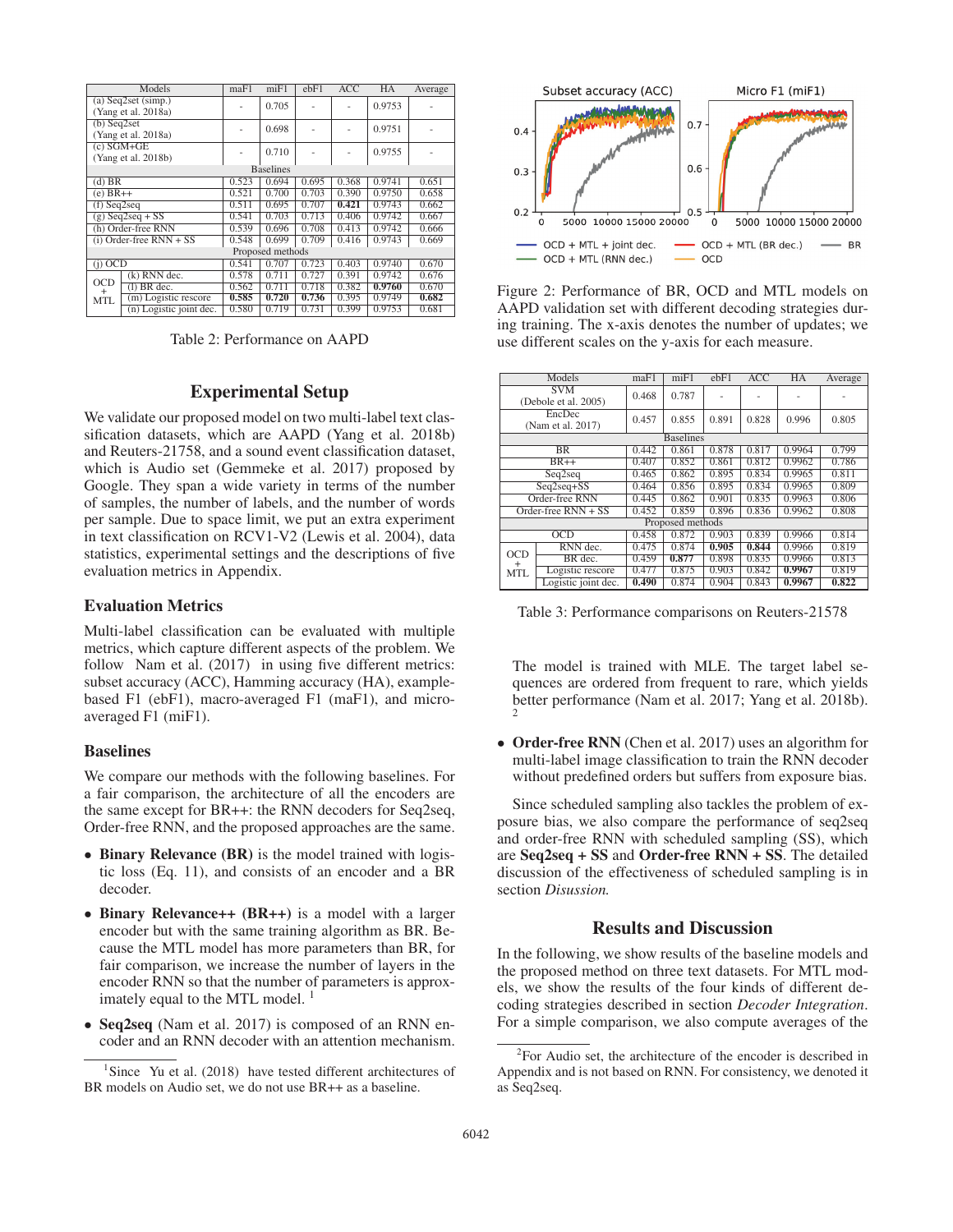| Models         |                       | maF1  | m <sub>i</sub> F1 | $e$ <sub>b</sub> $F$ <sup>1</sup> | <b>ACC</b> | HA     | Average |
|----------------|-----------------------|-------|-------------------|-----------------------------------|------------|--------|---------|
|                | <b>Baselines</b>      |       |                   |                                   |            |        |         |
|                | <b>BR</b>             | 0.349 | 0.480             | 0.416                             | 0.086      | 0.9957 | 0.465   |
|                | Seq2seq               | 0.345 | 0.448             | 0.421                             | 0.140      | 0.9942 | 0.470   |
|                | $Seq2seq + SS$        | 0.340 | 0.448             | 0.419                             | 0.137      | 0.9943 | 0.468   |
| Order-free RNN |                       | 0.310 | 0.438             | 0.410                             | 0.096      | 0.9940 | 0.450   |
|                | Order-free $RNN + SS$ | 0.310 | 0.437             | 0.408                             | 0.095      | 0.9947 | 0.449   |
|                | Proposed methods      |       |                   |                                   |            |        |         |
| OCD            |                       | 0.353 | 0.465             | 0.435                             | 0.117      | 0.9941 | 0.473   |
| OCD            | RNN dec.              | 0.359 | 0.466             | 0.438                             | 0.115      | 0.9940 | 0.474   |
| $\pm$<br>MTL   | BR dec.               | 0.353 | 0.485             | 0.420                             | 0.075      | 0.9950 | 0.466   |
|                | Logistic rescore      | 0.378 | 0.487             | 0.456                             | 0.096      | 0.9940 | 0.482   |
|                | Logistic joint dec.   | 0.377 | 0.488             | 0.454                             | 0.119      | 0.9945 | 0.487   |

Table 4: Performance comparisons on Audio set.



Figure 3: Position-wise accuracy of different models at each time step on Audio set. OCD+MTL was decoded by logistic joint decoding. Note that the length of the longest generated(reference) label sequence is 12.

five metrics as a reference. Note that bold texts in Table 2-4 mean that the highest performance in each measure.

### Experiments on AAPD

The experimental results on the AAPD dataset are shown in Table 2. We see that different models are skilled at different metrics. For example, RNN decoder based models, i.e. Seq2seq in row (f) and Order-free RNN in row (h), perform well on ACC, whereas BR and BR++ have better results in terms of HA but show clear weaknesses in predicting rare labels (cf. especially maF1). However, OCD in row (j) performs better than all the baselines (row  $(d)$ –(i)) (0.672 on average),<sup>3</sup> especially in miF1 (0.707) and ebF1 (0.737), which verifies the power of the proposed training algorithm.

For MTL, we report the performance for the decoding strategies from section *Decoder Integration*. The first two decoding methods (rows  $(k)(l)$ ) consider only the predictions of one decoder, while the other two (rows  $(m),(n)$ ) combine the predictions using different decoding strategies.

|                       |       | Seen test set                     | Unseen test set |       |
|-----------------------|-------|-----------------------------------|-----------------|-------|
| Models                | miF1  | $e$ <sub>b</sub> $F$ <sup>1</sup> | miF1            | ebF1  |
| Seq2seq               | 0.730 | 0.749                             | 0.508           | 0.503 |
| $Seq2seq + SS$        | 0.736 | 0.754                             | 0.517           | 0.515 |
| Order-free RNN        | 0.732 | 0.746                             | 0.496           | 0.494 |
| Order-free $RNN + SS$ | 0.724 | 0.740                             | 0.520           | 0.517 |
| OCD (correct prefix)  | 0.726 | 0.741                             | 0.513           | 0.515 |
| OCD                   | 0.746 | 0.771                             | 0.521           | 0.530 |

Table 5: Performance comparison on resplited AAPD, whose test set contains 2000 samples whose label sets occur in the training set (Seen test set) and 2000 samples are not (Unseen test set). OCD (correct prefix) means we only sample correct labels in the training phase.

With MTL, we see the performance is improved across all the metrics except for ACC (row  $(i)$  v.s. row  $(k)$ ). In addition, joint decoding methods  $(row(m),(n))$  achieve the best performance, and outperform previous works  $(row(a),(b),(c))$ . Interestingly, BR is also improved significantly with MTL (row (d) v.s. row(l)), the encoder of which may implicitly learn the label dependencies through the RNN decoder, which the original BR (row (d)) ignores.

Fig. 2 shows the validation ACC and miF1 curves for OCD, BR, and MTL with three decoding methods. BR performs the worst and converges the slowest. Nonetheless, with the help of MTL, BR converges much faster and better. Also, MTL helps to improve the performance of the OCD model.

#### Experiments on Reuters-21758

In comparison with AAPD, Reuters-21758 is a relatively small dataset. The average number of labels per sample is only 1.24 and over 80% of the samples have only one label, making for a relative simple dataset.

Table 3 shows the results of the methods. These results demonstrate again the superiority of OCD and the performance gains afforded by the MTL framework. Since there are over 80% of test samples only have one label in this corpus, to truly know the effect of proposed approaches to multi-label classification, we also provide results only on test samples with more than one label in the Section *Analysis of Reuters-21758* in Appendix.

### Experiments on Audio set

Table 4 shows the performance of each model. In this experiment, all models have similar performance in HA. Surprisingly, BR is a competitive baseline model and performs especially well in miF1. Seq2seq achieves the best performance in terms of ACC, which is the same as the observation on AAPD. Overall, OCD performs better than all the baseline and MTL indeed improves the performance. OCD outperforms other RNN decoder-based models in maF1, miF1 and ebF1 and performs worse than BR only in terms of miF1.

 ${}^{3}$ Except for ACC: the reason is given in the following discussion.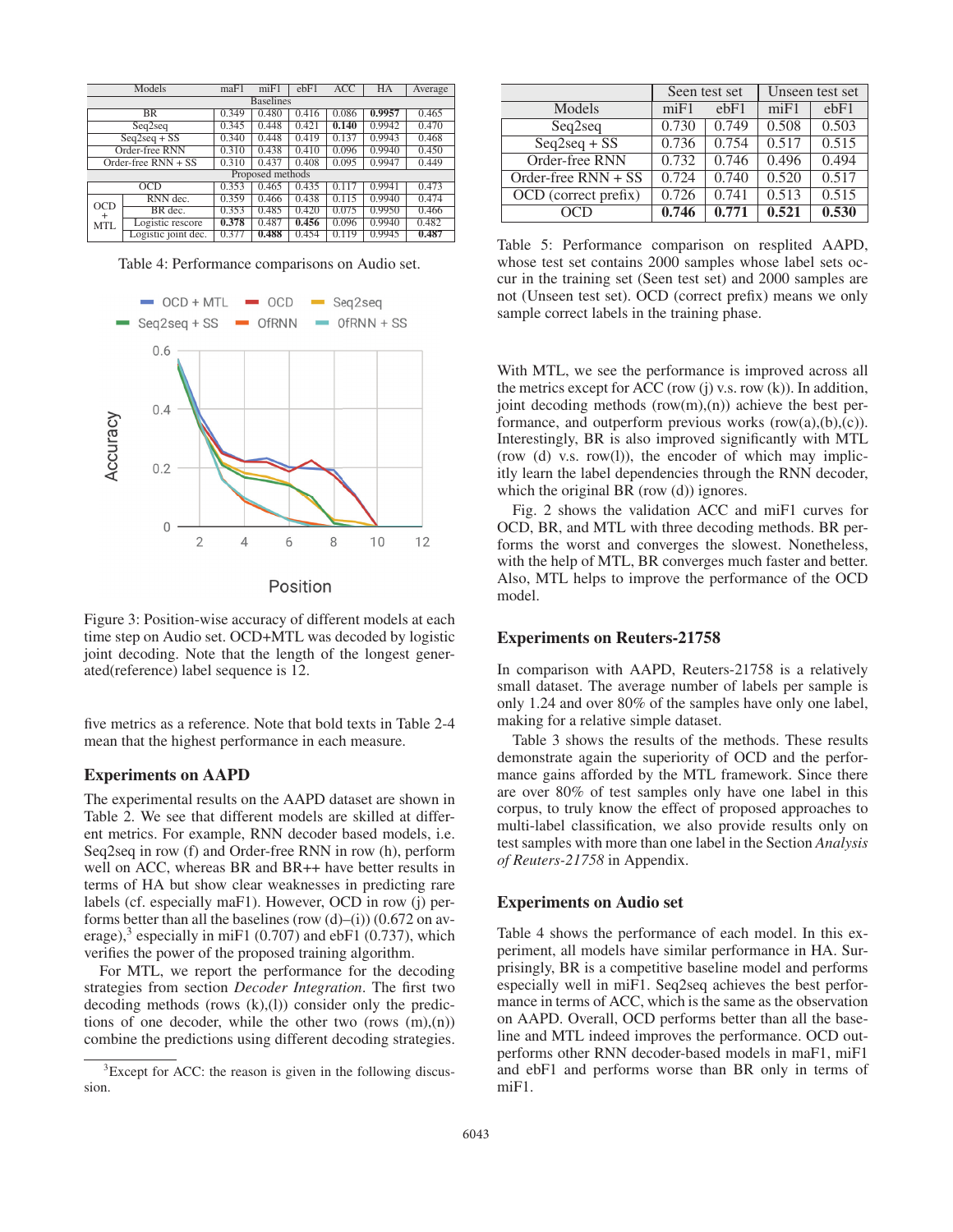| Models                   | Case 1                | Case 2                                           | Case 3                       |
|--------------------------|-----------------------|--------------------------------------------------|------------------------------|
| Ground truth             | cs.it, math.it, cs.ds | cs.lg, stat.ml, math.st, stat.th                 | cs.it, math.it, cs.ds, cs.dc |
| Seq2seq                  | cs.it, math.it, cs.ni | cs.it, math.it, math.st, stat.th                 | cs.it, math.it, cs.ni        |
| Order-free RNN           | math.it. cs.it        | math.it, cs.it, stat.th, math.st                 | math.it, cs.it, cs.ni        |
| OCD                      | math.it, cs.it, cs.ds | stat.ml, stat.th, cs.lg, math.st                 | cs.it, math.it               |
| $OCD + MTL + joint dec.$ | cs.it, math.it        | math.st, stat.th, stat.ml, cs.lg, cs.it, math.it | math.it, cs.it               |

Table 6: Examples of generated label sequences on AAPD from different models

|                             | Ref-<br>erence | <b>OCD</b> | Seq2seq     | $Seq2seq$<br>+ SS | <b>OfRNN</b> | <b>OfRNN</b><br>$+SS$ |  |
|-----------------------------|----------------|------------|-------------|-------------------|--------------|-----------------------|--|
|                             |                |            | <b>AAPD</b> |                   |              |                       |  |
| $S_{test}$                  | 392            | 302        | 214         | 293               | 251          | 259                   |  |
| $S_{test-train}$            | 43             | 30         |             | 3                 |              |                       |  |
| Reuters- $217\overline{58}$ |                |            |             |                   |              |                       |  |
| $S_{test}$                  | 210            | 159        | 135         | 140               | 139          | 144                   |  |
| $S_{test-train}$            | 94             | 37         | 15          | 16                | 23           | 26                    |  |
| Audio set                   |                |            |             |                   |              |                       |  |
| $S_{test}$                  | 6300           | 4787       | 1974        | 1781              | 1806         | 1789                  |  |
| $S_{test-train}$            | 2445           | 1943       |             | 8                 | 263          | 237                   |  |
|                             |                |            |             |                   |              |                       |  |

Table 7: Number of different generated (or reference) label combinations  $(S_{test})$ , and the number of generated (or reference) label combinations that do not occur in the training label sets ( $S_{test-train}$ ) on three datasets.

# **Discussion**

Propagation of errors Fig. 3 shows position-wise accuracy of different models at each time step of RNN decoder on Audio set. The accuracy is calculated by checking whether or not model's generated labels are in reference label sets and then averaging the errors at each time step. If a generated label sequence is less than the corresponding target label sequence, the unpredicted part of the sequence is considered wrong.

We can see that accuracy of all models decreases dramatically along x-axis. Because the labels are generated sequentially, the models would condition on wrong generated prefix label sequence in the test stage. This problem may be amplified when the generated sequence is longer because of accumulation of errors. Compared with the baseline models, OCD+MTL and OCD perform better after position 2, which demonstrates that they are more robust against error propagation, or exposure bias.

Effectiveness of scheduled sampling and OCD To demonstrate the effectiveness of scheduled sampling and OCD when dealing with exposure bias, we evaluate the performance of models when tackling with unseen label combinations, where models encounter unseen situations and the problem of exposure bias may be more severe.

In this experiment, since there are only 43 samples with unseen label combinations in original test set of AAPD, we resplited the AAPD dataset: 47840 samples in training set, 4000 samples for validation set and test set, respectively. Both validation set and test set contain 2000 samples whose label sets occur in the training set and 2000 samples are not.

Table 5 shows the results on resplited AAPD. OCD (correct prefix) means we only sample correct labels in the training phase, so this model has not encountered wrong prefix during training. Clearly, all models perform worse on unseen test set. We can see that SS improves the performance significantly on the unseen test set for both seq2seq and order free RNN. Additionally, OCD with correct prefix, which suffers from the exposure bias, performs worse in both case than OCD. They all demonstrate that sampling wrong labels from predicted distribution helps models become more robust when encountering rare situation.

SS for MLC has a potential drawback. The input labels of RNN decoders obtained by sampling could be labels which do not conform to the predefined order. This may mislead the model. However, there is no label ordering in OCD, so this problem does not exist.

On both seen and unseen test set, OCD performs the best since OCD not only alleviates exposure bias but also does not need predefined order.

Problem of overfitting Table 7 shows number of different generated label combinations  $(S_{test})$ , and the number of generated label combinations that do not occur in the training label sets  $(S_{test-train})$  on three datasets. Seq2seq and OfRNN produce fewer kinds of label combinations on AAPD and Reuters-21758. As they tend to "remember" label combinations, the generated label sets are most alike, indicating a poor generalization ability to unseen label combinations. Because seq2seq is conservative and only generates label combinations it has seen in the training set, it achieves the highest ACC in Tables 2 and 4. For models with SS, they produce more kinds of label combinations, except for Audio set. OCD produces the most unseen label combinations on three datasets, since it encounters different label permutations during training.

Case study Table 6 shows examples of generated label sequences using different models on AAPD. Note labels *cs.it* and *math.it* in the three cases: Seq2seq produces label sequences only from frequent to rare, which is the same as the ground truth order, while order-free RNN learns the order implicitly. In contrast, OCD generates label sequences with flexible orders because it encounters different label permutations in the sampling process during training.

# **Conclusion**

In this paper, we propose a new framework for multi-label classification based on optimal completion distillation and multitask learning. Extensive experimental results show that our method outperforms competitive baselines by a large margin. Furthermore, we systematically analyze exposure bias and the effectiveness of scheduled sampling.